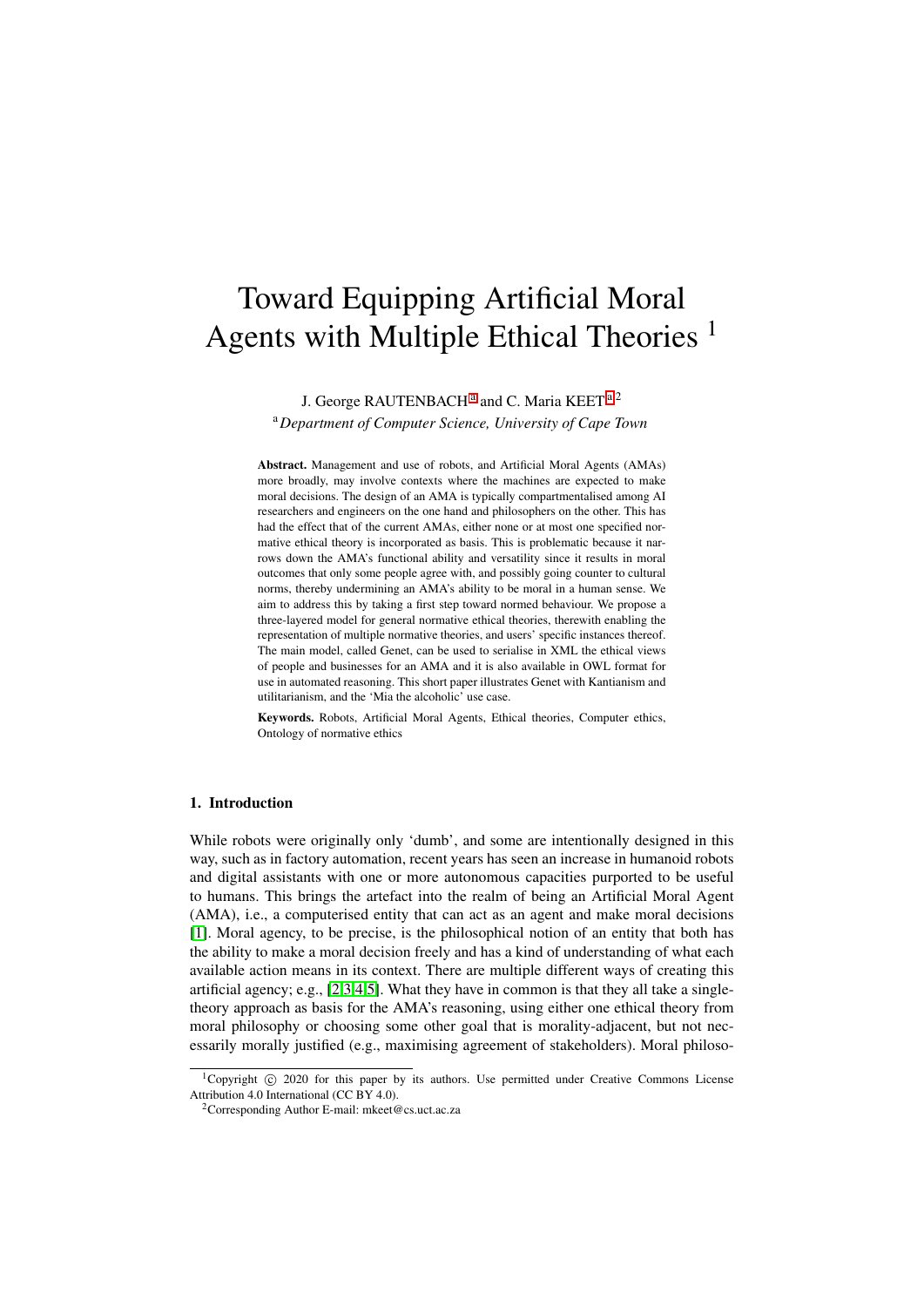phers discuss ethical theories, but then assess which one best to use for AMAs, rather than considering a plurality of norms; e.g., [\[1,](#page-6-0)[6](#page-6-5)[,7\]](#page-6-6).

AMAs designed with one ethical theory only have the advantage of deterministic behaviour, but come with two major problems. The first is their rigidity: by reasoning in only one specific way for every situation, such an AMA is inadvertently opposing people who hold different views, and therewith is bound to cause controversy and divide across people [\[8\]](#page-6-7). For instance, take the popular moral dilemma in computer ethics related to robots, called "Mia the Alcoholic" [\[9\]](#page-6-8). Mia is an alcoholic who, due to an injury, is unable to care for herself and is assigned a smart caregiver robot. One day Mia gets drunk and requests that the robot bring her more alcohol. The dilemma is whether the robot should comply or not, where the robot's configured normative theory may lead to different actions: doing so will result in harm to Mia's health, but also result in drunken bliss that may be more important to Mia. The second common problem is the infeasibility of storing sufficient information about relevant people and entities. That is, if an AMA has to take into consideration the effects its actions will have on people, including how its actions will violate or concur with people's beliefs, it would need to store gigabytes of moral data per stakeholder to calculate the outcome, which is computationally and economically very expensive.

We aim to address these problems by creating a general multi-layered model for ethical theories. The top layer seeks to provide a standardised way to define any ethical theory in a manner that an AMA can process and use in reasoning. The middle layer consists of theories such as Kantianism, Egoism, and Divine Command Theory. The bottom layer consists of instantiations of such theories for individuals, which can ultimately be used in the reasoning. This approach solves the rigidity problem by providing easy switching between alternative ethical theories, as well as the computational expense problem by succinctly modelling general theories that take up only a few kilobytes of space, yet are specific enough to represent a user's true ethical theory they ascribe to.

In the rest of this short paper, we introduce the three-layered approach and two of the modelled theories in Sections [2](#page-1-0) and [3,](#page-3-0) evaluate it in Section [4,](#page-4-0) and conclude in Section [5.](#page-5-0) Please refer to our extended technical report for further details [\[10\]](#page-6-9).

#### <span id="page-1-0"></span>2. Modelling ethical theories

To model ethical theories in the context of AMA's, we opted for a primarily rule-based approach. This was to model the theories as close as possible to the original ideas of the moral philosophers that champion the respective theories. Our approach stands in contrast to contrary-to-duty structures, such as [\[11\]](#page-6-10), which formally allow for situations where a primary obligation may be overridden given a special set of circumstances. In normative ethics, this is usually avoided because ethical theories that allow for exceptions are prone to fall prey to consequentialist regression (where actions are decided purely on circumstances, not on principles); see [\[12\]](#page-6-11) for details. Note that our approach caters for rule-based theories as well as consequence-based theories, as discussed below.

We have identified three layers of genericity for normative ethical theories that need to be represented (see Fig. [1\)](#page-2-0): the notion of an ethical theory in general, a base theory (e.g., deontology) that adheres to that general model, and a theory instance recording a real entity's theory that adheres to a chosen base theory (e.g., Mia's utilitarianism).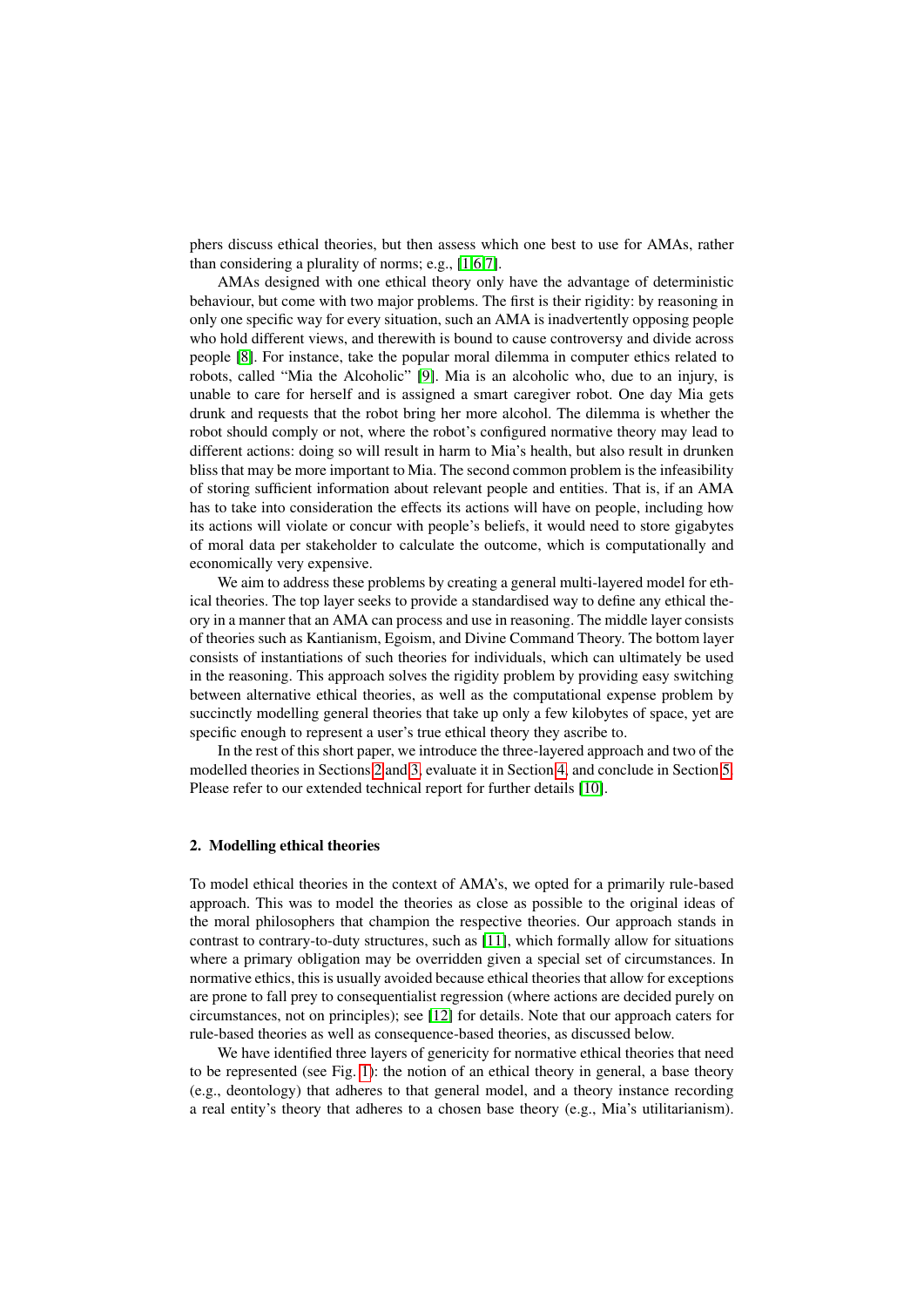

<span id="page-2-0"></span>Figure 1. A three-layer design with example ethical norms and instances.



<span id="page-2-1"></span>Figure 2. Informal compact visualisation of Genet.

The General Ethical Theory model, Genet (see Fig. [2\)](#page-2-1), aims to represent typical features across ethical theories, and therewith also constrain any base ethical theory. From base theory definitions, personal instances can then be instantiated to be used in AMA reasoning. Genet includes *amoral properties* for computational logistics, like its base theory and instance name, *metaethical properties* that define moral aspects not core to the theory, like what kinds of moral patients are included and excluded, and *normative components* that specify the core of how a theory judges right from wrong.

*Metaethical components:* they consist of (i) the agent, being the person or organisation Genet is reasoning on behalf of, (ii) an influence threshold for how much moral weight to assign the commands of a person under an influence, like alcohol, and (iii) moral patient kinds for what and who deserves moral consideration (e.g., animals, nature, art, people).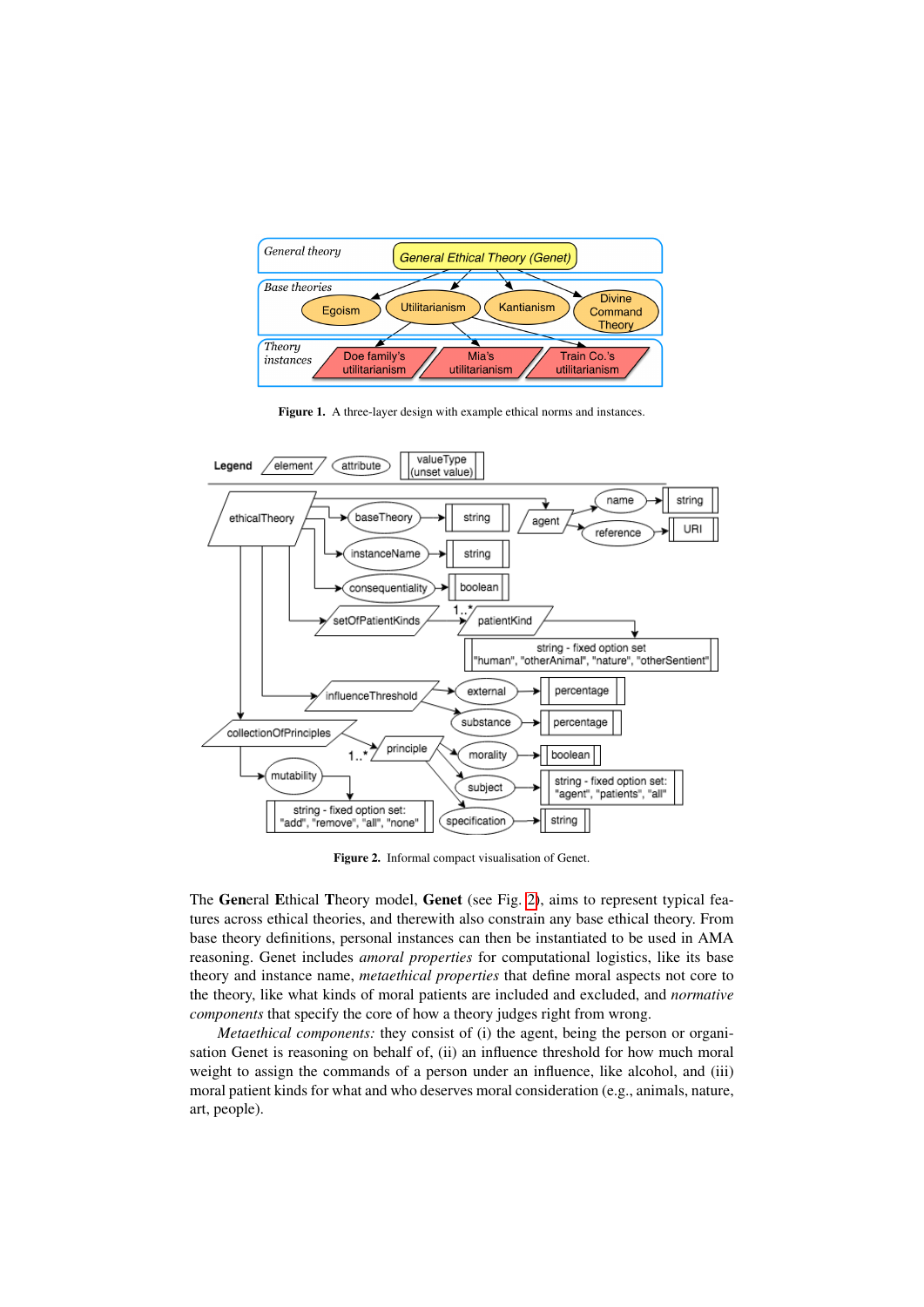*Normative components:* this is the core part, which defines how a theory assigns morality to actions. It consists of consequentiality and moral principles. Regarding consequentiality, the theories we include in this paper are all either consequential or nonconsequential, i.e. either the consequences of an action take moral precedence (utilitarianism) or the actions themselves do (Kantianism). Since a theory's consequentiality fundamentally affects how the entire theory works, the consequentiality property is a direct attribute of the theory.

*Principles:* The core of an ethical theory is the collection of principles which drives it. Each principle is defined by (i) whether it represents a kind of moral good or bad, (ii) the moral occurrence it represents, and (iii) to which subjects it applies.

Genet has been serialised in XML for easy incorporation into applications and has been transferred into an OWL version to provide a formalisation of it and possible inte-gration with extant reasoners and ontologies<sup>[3](#page-3-1)</sup>. The OWL version has a few generalisation to lift up the XML model into a so-called 'application ontology'. This involved, among others, reification of Genet's attributes, in line with general ontology design principles. For instance, Genet attributes such as morality and influenceThreshold were made OWL classes that have a data property genet:hasValue to permit associating values to them (like Boolean) and where advantageous, Genet's attribute's 'values' were made OWL classes as well, such as for patientKind and subject, since then it facilitates alignment to ontologies about agents or sentient beings.

## <span id="page-3-0"></span>3. Base theory models

Genet's base theory modelling ability is realised by imposing model constraints. When representing a base theory, one must assign values to some Genet components and leave others unassigned, as applicable. Upon instantiation, all unassigned attributes and elements must be set by the instantiator (i.e., the person or business whose theory is being represented). After instantiation, no properties may be altered during runtime, because any alteration would mean a change in theory and so would require a theory reload. Updating Genet properties during runtime can lead to grave inconsistencies and unfavourable reasoning outcomes, which is exactly what we strive to avoid. Ontologically, this also makes sense: a 'change' in a theory amounts to a different theory, hence requires a new theory instance.

*The base theory for utilitarianism* The purpose of utilitarianism is to maximise preference satisfaction of all people by evaluating the consequences of actions. We can model this as a set of five principles, each assigning moral goodness to one of Maslow's human needs [\[13\]](#page-6-12). Fig. [3](#page-4-1) visualises this base model.

*The base theory for Kantianism* Kantianism advocates deducing moral duties by pure reason. Kant believed that it is not possible to produce an exhaustive list of duties, but rather that an agent should practise her moral deduction method every time she has a moral decision to make [\[14\]](#page-6-13). So, it is not possible to make an exhaustive list of principles, but we can specify Kant's two best-known formulations of the core of his ethics: the categorical imperatives, being the formulation of universalisability and of humanity.

*Adding more base theories* We have here summarised how the ethical norms of utilitarianism and Kantianism can be modelled using Genet. In our extended technical report

<span id="page-3-1"></span> $^3$ available at <code><http://www.meteck.org/files/GenetSerialisations.zip></code>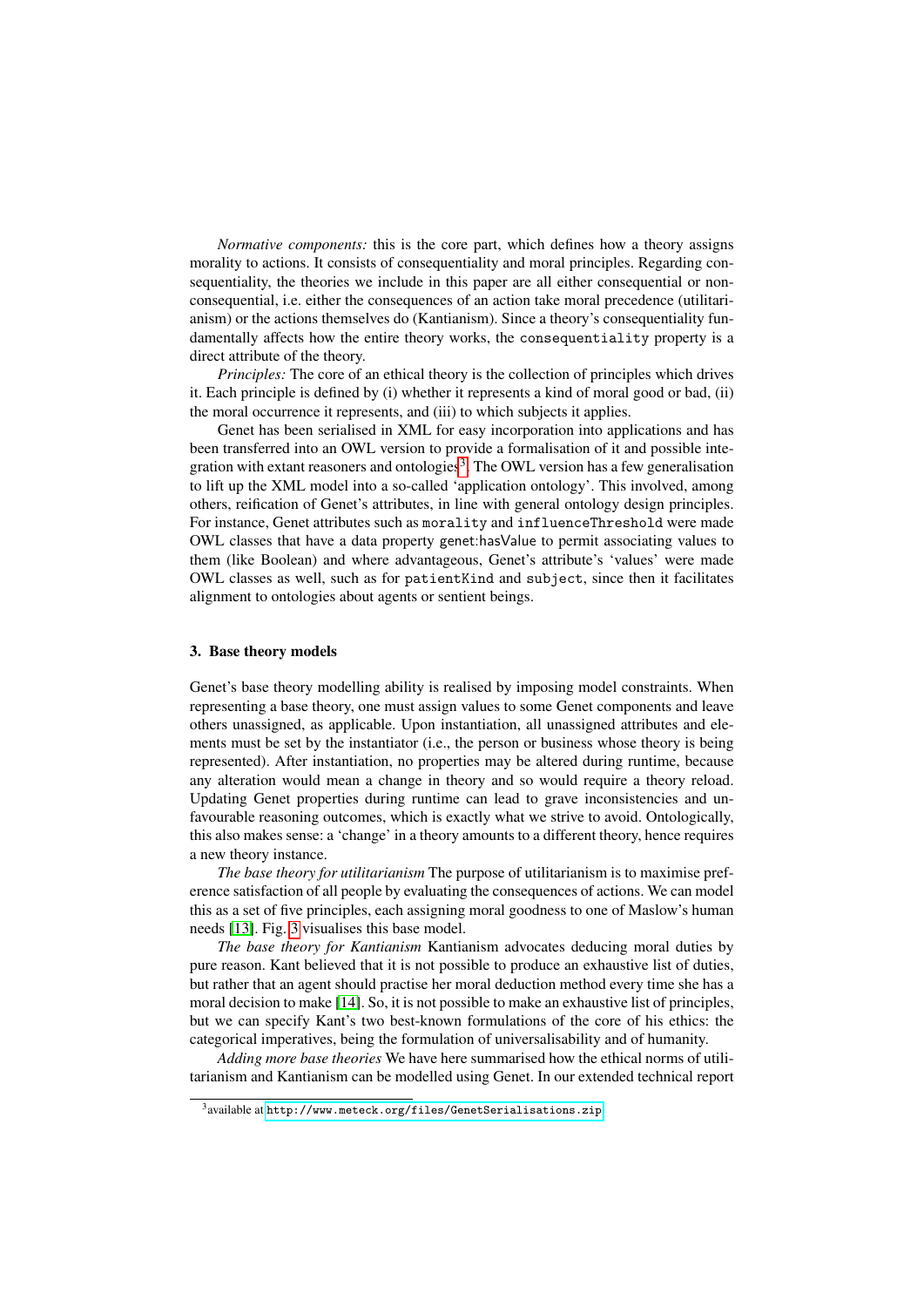

<span id="page-4-1"></span>Figure 3. Visualisation of the utilitarianism base model. For space concerns, all unset values are omitted in this diagram. They are exactly as defined in Genet and must be set upon instantiation.

we developed models and evaluated two more theories, namely egoism and divine command theory [\[10\]](#page-6-9). Thanks to Genet's generality of design, many more normative theories can be modelled, and furthermore within each theory, alterations (such as removing principles) can be made to have it better suit its representing entity's true beliefs.

The procedure of instantiating a theory consists in (i) selecting or creating a base theory model, (ii) optionally altering the set of principles as allowed by a base theory principle's mutability attribute, and (iii) instantiating said base model by assigning values to the remaining undefined properties (like the instance name and agent's details).

#### <span id="page-4-0"></span>4. Evaluation

Genet was designed specifically so that a manufacturer can configure their AMAs with any of the multiple ethical theories. To demonstrate the value hereof, let us consider Genet in action in Mia's caregiver robot use case. We label carrying out Mia's request as A1 and denying it as A2.

If the carebot has utilitarianism loaded, the AMA must start by extrapolating some consequences from the situation. Complying with Mia's request promotes her esteem because her commands are adhered to. From searching for relevant principles in the ethical theory, the AMA finds that esteemSatisfaction is a morally good principle and loads it as a premise. These two premises can be used to infer that A1 increases happiness (and thus has some moral good). However, A1 will also harm Mia physiologically (by damaging her liver, giving her a hangover, etc.). From the Genet instance the AMA loads that physiologicalSatisfaction is morally good. These premises imply that A1 decreases happiness (and thus has some moral wrong). At the final inference the AMA must consolidate the conflicting moral categorisations of A1 by weighing the two subconclu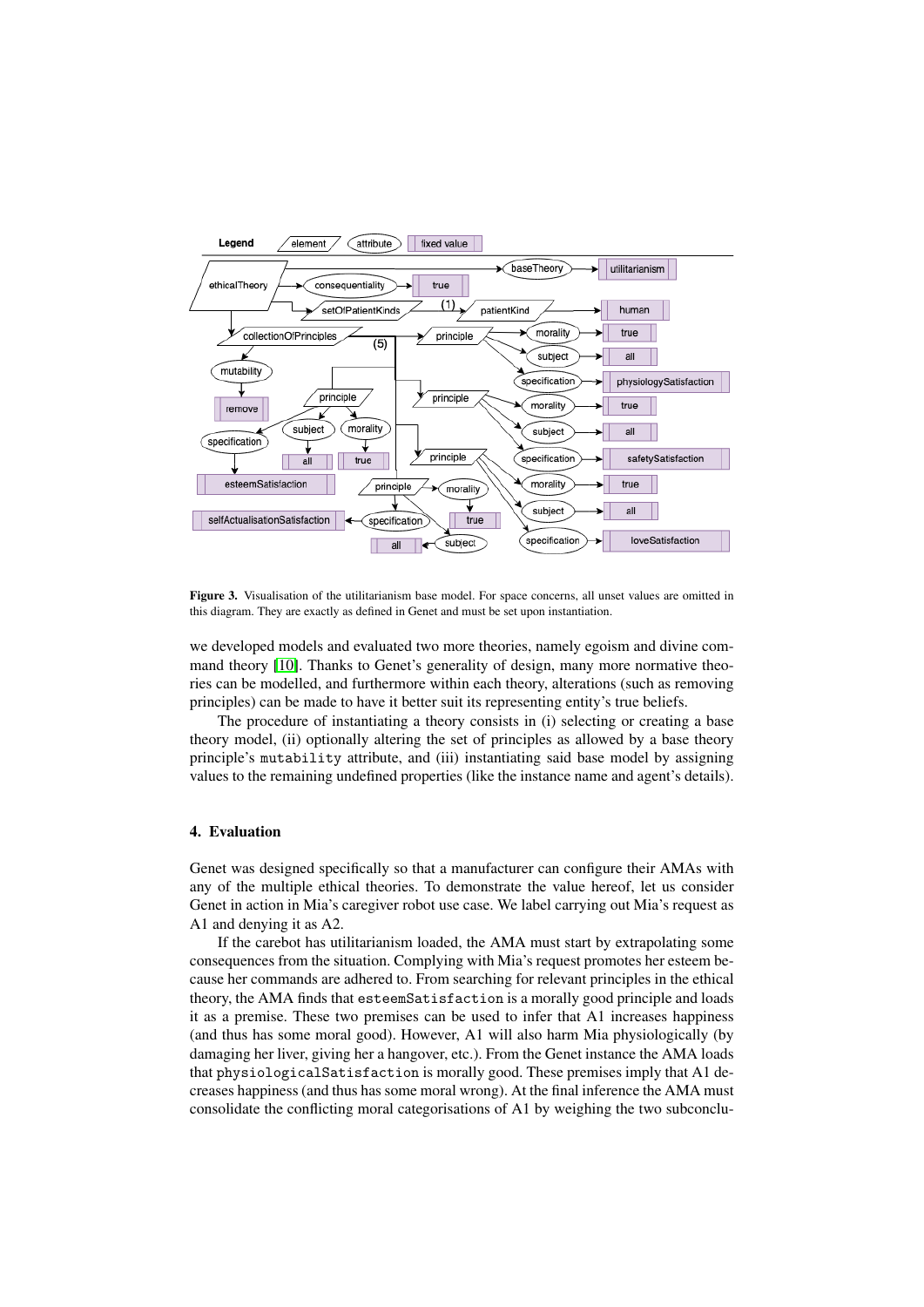sions in the standard utilitarian fashion. The harm of A1 (physiologically) outweighs the good thereof (esteem satisfaction) and therefore A1 is concluded as wrong.

On the other hand, if the carebot has Kantianism loaded, it will start by loading in Kantian principles and then check to see whether that action is permissible by their standards. An outline of how Genet may be used in argumentation can be seen in Fig. [4.](#page-5-1) The first principle is universalWillability. A universe in which robots always obey their masters' commands certainly is morally coherent and thus the first Kantian requirement is met. The second principle holds that treating a person as a mere means to one's own end is wrong. By declining to fix Mia a drink, the bot is treating her as a means to its own end of healing her. Since the carebot has autonomy in the situation and since its goal misaligns with Mia's, by declining her request it is considering its own ends as of greater value than hers (denying her rational autonomy). This is unequivocally wrong by Kant's standards, and thus A2 fails the second Kantian requirement. Even though A2 passes one of the two requirements, both need to pass in order for an action to be right by Kantianism. Thus, the AMA concludes that A2 is wrong.



<span id="page-5-1"></span>Figure 4. Visualisation of the Kantian argument for the morality of action A2 (denying the request) in the Mia use case. The black arrows represent inferences.

#### <span id="page-5-0"></span>5. Conclusion

A three-layered approach was proposed to enable storing multiple ethical theories. These base theories are governed by Genet, a model in XML and formalised in OWL as a first step toward an application ontology. Genet constrains the possible properties and values of the base theories, which then can be instantiated for each user and incorporated in the artificial moral agent. Benefits of equipping a robot with configurability of the normed behaviour was briefly illustrated with 'Mia the alcoholic' use case.

Future work will consider capabilities for choosing between different ethical theories. An implementation of our design has the advantage of reusability thanks to easily swappable model configurations and standardisation cf. managing multiple single-theory AMAs. We also plan to add more ethical theories, possibly adding an agent module to the ontology, robust use case evaluations, and theory extraction from the AMA's user.